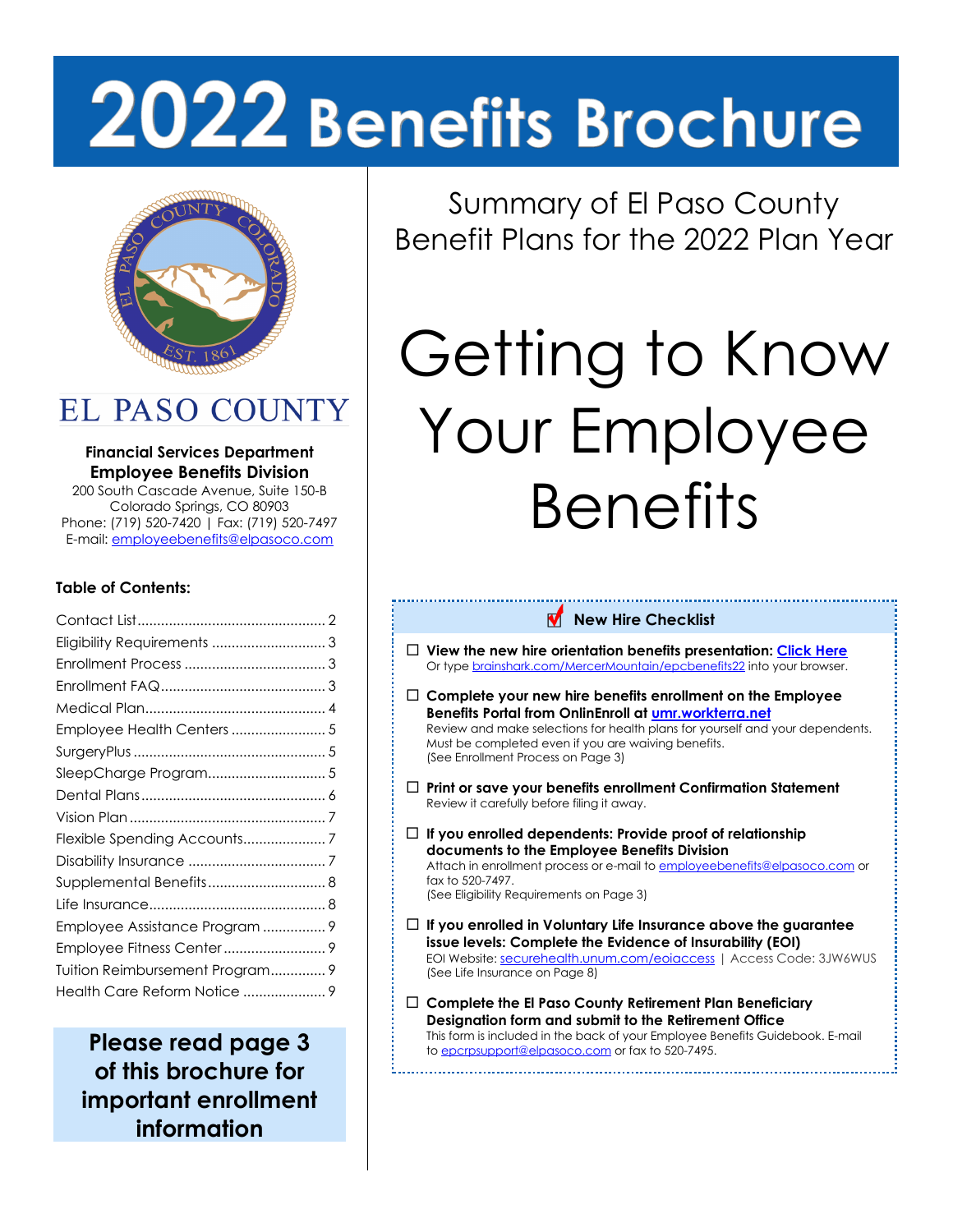# Contact List

<span id="page-1-0"></span>

#### **[Medical Plan](#page-3-0)** *[UMR](#page-3-0)*

#### *UnitedHealthcare Choice Plus Network*

*Use the Member Services Number and Website for in-network provider listings, questions, claims, ID cards and pre-authorizations* Member Services: (800) 207-3172 Website: [umr.com](http://www.umr.com/)

Group #76-414547



### **[El Paso County Employee Health Centers](#page-4-0)**

*[Premise Health](#page-4-0)*

Regional Development Center (RDC): (719) 520-7080 Citizens Service Center (CSC): (719) 520-7600 24/7 Telehealth: (877) 272-0813 Website: [mypremisehealth.com](http://mypremisehealth.com/)



### **[Additional Medical Plan Programs](#page-4-1)**

*[SurgeryPlus](#page-4-1)*  Phone: (833) 814-5702 Website: [epcepo.surgeryplus.com](http://epcepo.surgeryplus.com/)



### *[SleepCharge](#page-4-2)*

Phone: (877) 615-7257 Website: [sleepcharge.com/epcmed](http://sleepcharge.com/epcmed)



*[Express Scripts](#page-3-1)* Member Services: (855) 738-1153 Website: [express-scripts.com](http://www.express-scripts.com/) Accredo Specialty Rx: (800) 803-2523 RxBIN: 003858 RxPCN: A4 RxGRP: ELPASO16



### **[Dental Plans](#page-5-0)**

*[Delta Dental](#page-5-0)* Member Services: (800) 610-0201 Website: [deltadentalco.com](http://www.deltadentalco.com/) Group #12104



### **[Vision Plan](#page-6-0)**

*[EyeMed](#page-6-0)* Member Services: (866) 723-0596 Website: [eyemed.com](http://www.eyemed.com/) Access Plan H Group #9728999



### **[Flexible Spending Accounts](#page-6-1)** *[Employee Benefits Corporation \(EBC\)](#page-6-1)*

Customer Service: (800) 346-2126 Claim Fax Number: (608) 831-4790 Website: [ebcflex.com](http://www.ebcflex.com/)



#### **[Wellness Program](#page-3-2)** *[Reach Your Peak \(RYP\)](#page-3-2)*

Questions: (719) 520-7420 option 4 E-Mail: [reachyourpeakepc@elpasoco.com](mailto:reachyourpeakepc@elpasoco.com) Program Website (Powered by Propel): [reachyourpeakepc.com](http://www.reachyourpeakepc.com/) Website Technical Questions: (888) 339-4131 Health Reimbursement Account (HRA): EBC Customer Service: (800) 346-2126 EBC Website: [ebcflex.com](http://www.ebcflex.com/)



### **Life, Supplemental and Disability Plans** *Unum*

Phone: (800) 421-0344 (Life, Disability) Phone: (800) 635-5597 (Accident, Critical Illness, Hospital Indemnity) Basic Life Policy #907338 Voluntary Life Policy #907339 Short Term Disability Policy #907374



### **[Employee Assistance Program](#page-8-0)** *[Lyra](#page-8-0)*

Phone: (877) 207-9553 Website: [epc.lyrahealth.com](http://epc.lyrahealth.com/)



### **Deferred Compensation (457 Plan)** *Empower Retirement* Member Services: (800) 701-8255 Website: [empower-retirement.com](http://www.empower-retirement.com/) Group #98722-01



### **El Paso County Retirement Plan**

Phone: (719) 520-7490 Fax: (719) 520-7495 Website[: retirement.elpasoco.com](http://retirement.elpasoco.com/) E-mail[: epcrpsupport@elpasoco.com](mailto:epcrpsupport@elpasoco.com)



### **El Paso County Employee Benefits Division** Phone: (719) 520-7420 Fax: (719) 520-7497 Website[: umr.workterra.net](https://umr.workterra.net/) E-Mail: [employeebenefits@elpasoco.com](mailto:employeebenefits@elpasoco.com) HIPAA Compliance: (719) 520-7402

**This is only a summary of benefits. For further plan details, refer to the Employee Benefits Guidebook or Summary Plan Descriptions (SPDs) found on the Employee Portal. Should there be differences between this summary and the plan documents, contracts or policies, the plan documents, contract and/or policies will govern. We make every effort to make sure that the textual information provided is accurate and correct but occasionally an error can occur. El Paso County reserves the right to correct any typographical errors and/or inaccuracies contained in printed materials at any time without prior notification.**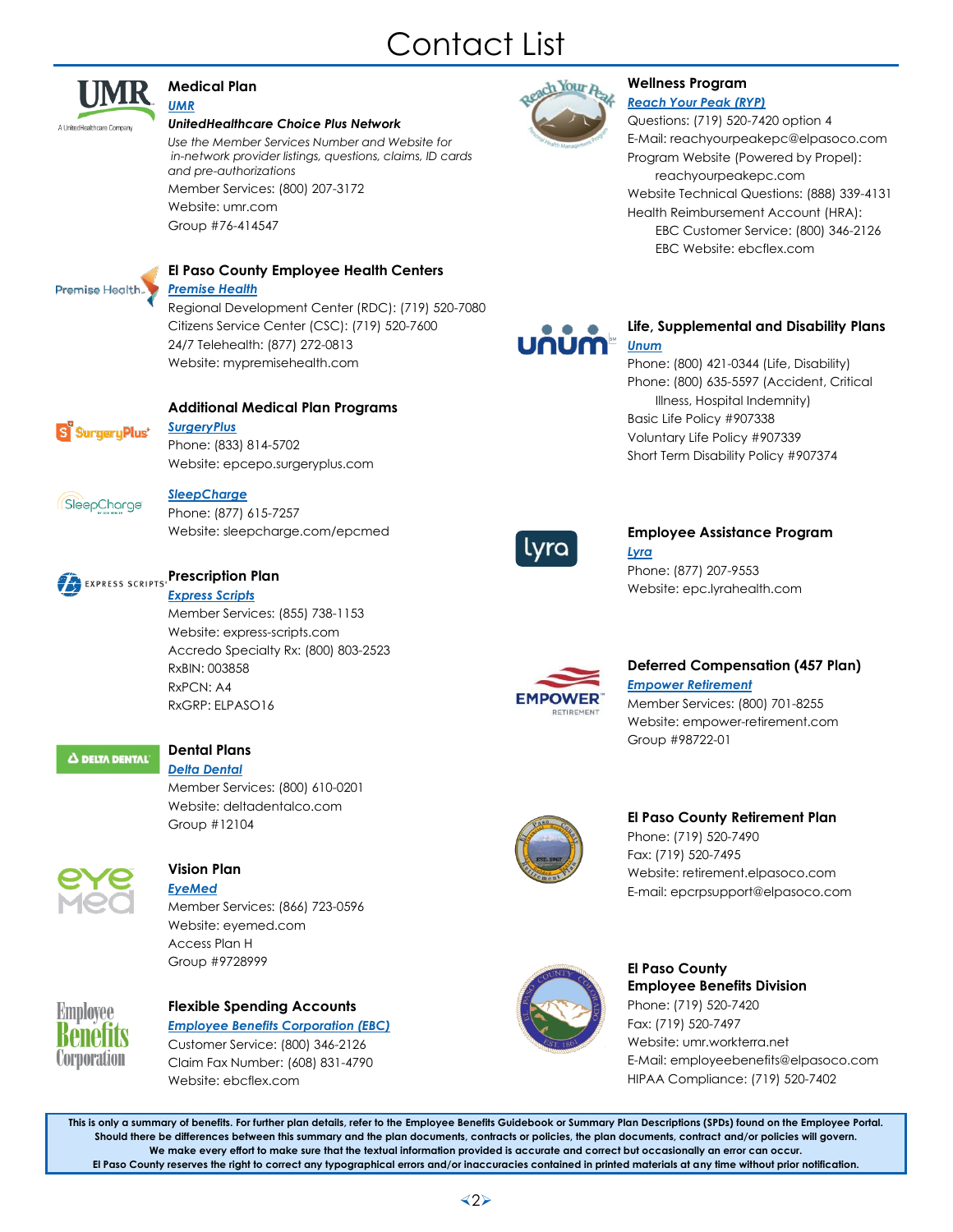# Eligibility Requirements

<span id="page-2-0"></span>**Eligible Employees:** Employees classified as full-time are eligible to participate in El Paso County's health insurance benefit plans.

**Eligible Dependents:** Eligible dependents include your lawful spouse and children who are less than 26 years old. Dependent children that are age 26 or more years old and primarily supported by you and incapable of self-sustaining employment by reason of mental or physical handicap that are enrolled on the plan before age 26, may continue coverage after age 26. You may be required to provide proof of the child's dependent status to the health care carrier or to the El Paso County Employee Benefits Division.

#### **You must provide proof of relationship for enrolled dependents to the Employee Benefits Division within 30 days of your enrollment.** E.g., spouse: marriage certificate, civil union certificate or common law affidavit; child: birth certificate or court documents.

**Benefits Effective Date:** Coverage for you and any of your enrolled dependents is effective on the 1st of the month following your full-time date of hire (first day of work).

### Enrollment Process

<span id="page-2-1"></span>**Enrollment must be completed within 31 days of your full-time start date.** You must complete this process even if you are waiving benefits. If you do not enroll within this 31-day period, you will not be eligible to enroll until the next open enrollment period, unless you have a qualifying life event.

#### **Before starting the enrollment, you will need the following information:**

- Decisions on the benefits you want to elect for 2022
- Flexible Spending Account amounts
- Dependents' names, dates of birth, addresses, and Social Security numbers
- Life insurance beneficiaries' names, dates of birth, addresses, phone numbers and percentage of benefit
- Proof of relationship documentation

#### **Benefits Enrollment Process:**

- Go to the Employee Benefits Portal from OnlinEnroll: [umr.workterra.net.](https://umr.workterra.net/) You will need to turn off your pop-up blocker or add this site to your allowed pop-ups.
- Enter the information below and click LOGIN:

**USERNAME**– this is your six (6) digit employee/user ID

**PASSWORD** – the default password is the first four (4) digits of your Social Security number

**COMPANY** – El Paso County (must enter spaces)

- Once logged in you will be asked to reset your password.
- As a new hire, you will automatically be taken to new hire enrollment welcome page. Please read the information and accept agreements.
- Review your personal data for accuracy and add any dependent information. Social Security numbers are required.
- Once you have elected or waived each benefit, you will be directed to your Confirmation Statement.
- Review the Confirmation Statement and, if accurate, **save or print a copy of the Confirmation Statement** for your records.
- Then, click the "**FINISH**" button at the bottom of the page to complete the enrollment process. (The Confirmation Statement may also be accessed from the homepage after you click "FINISH.")

#### **Revisions to New Hire Benefit Elections:**

If you are within the new hire enrollment window and wish to update your previously submitted elections, on the Employee Benefits Portal homepage, you can click on the "Update New Hire Elections" button and make the changes. Note: If you go back into the enrollment process, any changes you select will finalize even if you do not select "Finish." Therefore, please make sure selections are what you intend. We recommend completing the process to the Confirmation Statement and selecting "Finish" to confirm accuracy.

*OnlinEnroll Customer Service is available Monday through Friday from 9 a.m. to 6 p.m. (Mountain) to assist you with the enrollment process by calling 1-888-327-2770 or e-mailin[g customerservice@workterra.com.](mailto:customerservice@workterra.com)*

# Enrollment Frequently Asked Questions (FAQ)

<span id="page-2-2"></span>**What is the deadline to complete new hire benefit enrollment?** You have **31 days** from your full-time hire date to enroll in benefits.

#### **What if I don't want to elect any County benefits?**

You must still complete the enrollment process and waive any benefits you do not want.

#### **When will premium contributions be deducted from my paycheck?**

Premium contributions will begin on the first paycheck of the month that your benefits become effective. If you have not completed your enrollment prior to that pay period, your "missed" premium contributions will be added to your next paycheck. Premium contributions will apply to the first two paychecks of each month.

#### **When will ID cards be received?**

ID cards will arrive in your mail approximately 2-3 weeks after the completion of your enrollment. You may register on the carrier websites [\(see Contact List](#page-1-0)  [on page 2\)](#page-1-0) at least one week after your enrollment has been completed to view your ID cards/member information. Medical/prescription ID cards will list the employee and covered dependents' names, all other ID cards will list only the employee's name.

**My spouse is also a full-time employee with El Paso County and is eligible for benefits. How should we enroll?** 

You should carefully review the contribution rates and/or deductibles and out-of-pocket maximums and select the options that best meet your needs. If your elections affect your spouse's enrollment, your spouse must submit changes for a qualifying life event (see below).

#### **Can I make a change to my benefits at any time?**

If you have a **qualifying life event** as defined by the IRS (e.g., birth, marriage/civil union, divorce, etc.) you can make changes to your benefits by going to the Employee Benefits Portal at **umr.workterra.net** and submitting your changes **within 31 days** of the life event effective date. Documentation will be required for the life event and, if adding a dependent, proof of relationship. If there is no qualifying life event, changes can only be made at annual open enrollment.

#### **When is open enrollment?**

Open enrollment is held annually, typically in the month of October. Changes made at open enrollment are effective January 1st of the following calendar year.

3➢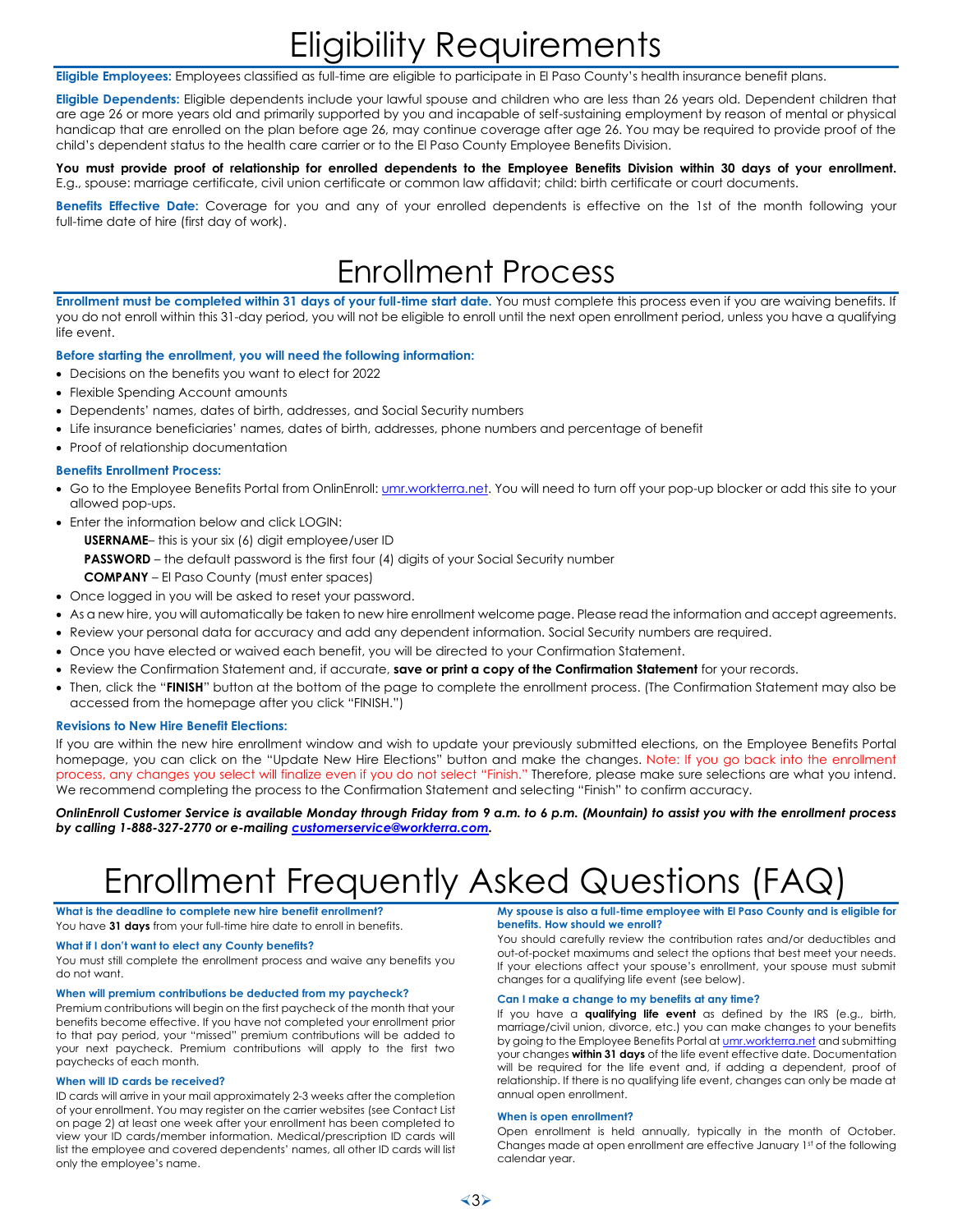# Summary of El Paso County Medical Benefits

<span id="page-3-0"></span>

| <b>EPC Medical Plan - UMR</b><br>The EPC Medical Plan is an Exclusive Provider Organization (EPO) Plan<br>Provider Directory can be found at: umr.com - UnitedHealthcare Choice Plus Network |          |          |  |  |
|----------------------------------------------------------------------------------------------------------------------------------------------------------------------------------------------|----------|----------|--|--|
| Per Pay Period Cost (Twice Monthly)<br><b>Medical Plan Tiers</b><br><b>Monthly Cost</b>                                                                                                      |          |          |  |  |
| Employee Only                                                                                                                                                                                | \$51.29  | \$102.58 |  |  |
| Employee + Spouse                                                                                                                                                                            | \$151.92 | \$303.84 |  |  |
| Employee + Child(ren)                                                                                                                                                                        | \$144.61 | \$289.22 |  |  |
| Employee + Family                                                                                                                                                                            | \$213.53 | \$427.06 |  |  |

<span id="page-3-2"></span>**Reach Your Peak Wellness Program:** El Paso County employees that have met the Reach Your Peak (RYP) Wellness Program requirements by the established deadlines will receive \$20 off their monthly medical plan contributions*.* For questions on the RYP program, e-mail [reachyourpeakepc@elpasoco.com](mailto:reachyourpeakepc@elpasoco.com) or call (719) 520-7420 option 4.

| <b>Benefits</b>                                           | <b>In-Network Benefits Only</b>                                  |
|-----------------------------------------------------------|------------------------------------------------------------------|
| Annual Plan Deductible - Individual / Family Maximum      | \$2,000 / \$4,000                                                |
| Annual Out-Of-Pocket Maximum* - Individual / Family       | \$3,000 / \$7,000                                                |
| Coinsurance                                               | 75% Plan Pays / 25% Member Pays                                  |
| Annual Limit                                              | Unlimited                                                        |
|                                                           | \$10 Copay for Physician, Nurse Practitioner, Psychologist Visit |
| Employee Health Centers - Office Visit                    | \$0 Copay for Preventive Care Visit                              |
|                                                           | \$0 Copay for Condition Management Nurse Visit                   |
| Primary Care Physician (PCP) Office Visit                 | \$50 Copay                                                       |
| Specialist Office Visit                                   | \$50 Copay                                                       |
| <b>Preventive Care</b>                                    | \$0 Copay                                                        |
| Outpatient Short-Term Rehabilitation Therapy Services     | \$20 Copay                                                       |
|                                                           | (60 days combined maximum per calendar year)                     |
| <b>Chiropractic Services</b>                              | \$20 Copay                                                       |
|                                                           | (24 visit maximum per calendar year)                             |
| <b>Urgent Care</b>                                        | $$100$ Copay                                                     |
| Emergency Room (Life or Limb Threatening)                 | \$200 Copay                                                      |
| Ambulance                                                 | Plan Pays 75% After Deductible                                   |
| Outpatient Mental Disorders and Substance Abuse Treatment | \$10 Copay                                                       |
|                                                           | Plan Pays 75% - No Deductible                                    |
| Advanced Radiology (ex. MRI, CT Scan, CAT, PET, etc)      | Plan Pays 100% with Referral from                                |
|                                                           | Employee Health Center for Diagnostic Tests                      |
| Outpatient Facility Services - Per Admission**            | \$250 Copay then Plan Pays 75% - No Deductible                   |
| Hospital Inpatient - Per Admission**                      | \$500 Copay then Plan Pays 75% After Deductible                  |

\* *Deductibles, copayments and amounts over the allowable charge do not apply toward the out-of-pocket maximum*

*\*\* SurgeryPlus [offers waived deductible and coinsurance for approved, non-emergent surgical procedures.](#page-4-1) (See page 5 for more details.)*

<span id="page-3-1"></span>

| <b>Express Scripts Prescription Plan</b><br>Prescription Plan is included with Medical Plan enrollment<br>Formulary and Provider Directory: express-scripts.com <sup>t</sup> |                                |                                                    |                                                  |  |  |
|------------------------------------------------------------------------------------------------------------------------------------------------------------------------------|--------------------------------|----------------------------------------------------|--------------------------------------------------|--|--|
| <b>Prescription Plan Tiers</b>                                                                                                                                               | Retail<br><b>30 Day Supply</b> | <b>Retail or Mail Order</b><br>Up to 90 Day Supply | <b>Accredo Specialty</b><br><b>30 Day Supply</b> |  |  |
| First Tier (Generic)                                                                                                                                                         | \$6.00                         | \$15.00                                            |                                                  |  |  |
| Second Tier (Preferred Brand)                                                                                                                                                | \$30.00                        | \$75.00                                            |                                                  |  |  |
| Third Tier (Non-Preferred Brand)                                                                                                                                             | \$50.00                        | \$125.00                                           |                                                  |  |  |
| Fourth Tier (Preferred Specialty) <sup>++</sup>                                                                                                                              |                                |                                                    | \$100.00                                         |  |  |
| Fifth Tier (Non-Preferred Specialty) <sup>††</sup>                                                                                                                           |                                |                                                    | \$200.00                                         |  |  |

† *This link includes standard information about the network and formulary provided by Express Scripts. It does not account for any El Paso County plan specific inclusions, exclusions, step therapy requirements, prior authorization, etc.*

†† *\$2,500 Out-of-Pocket Maximum*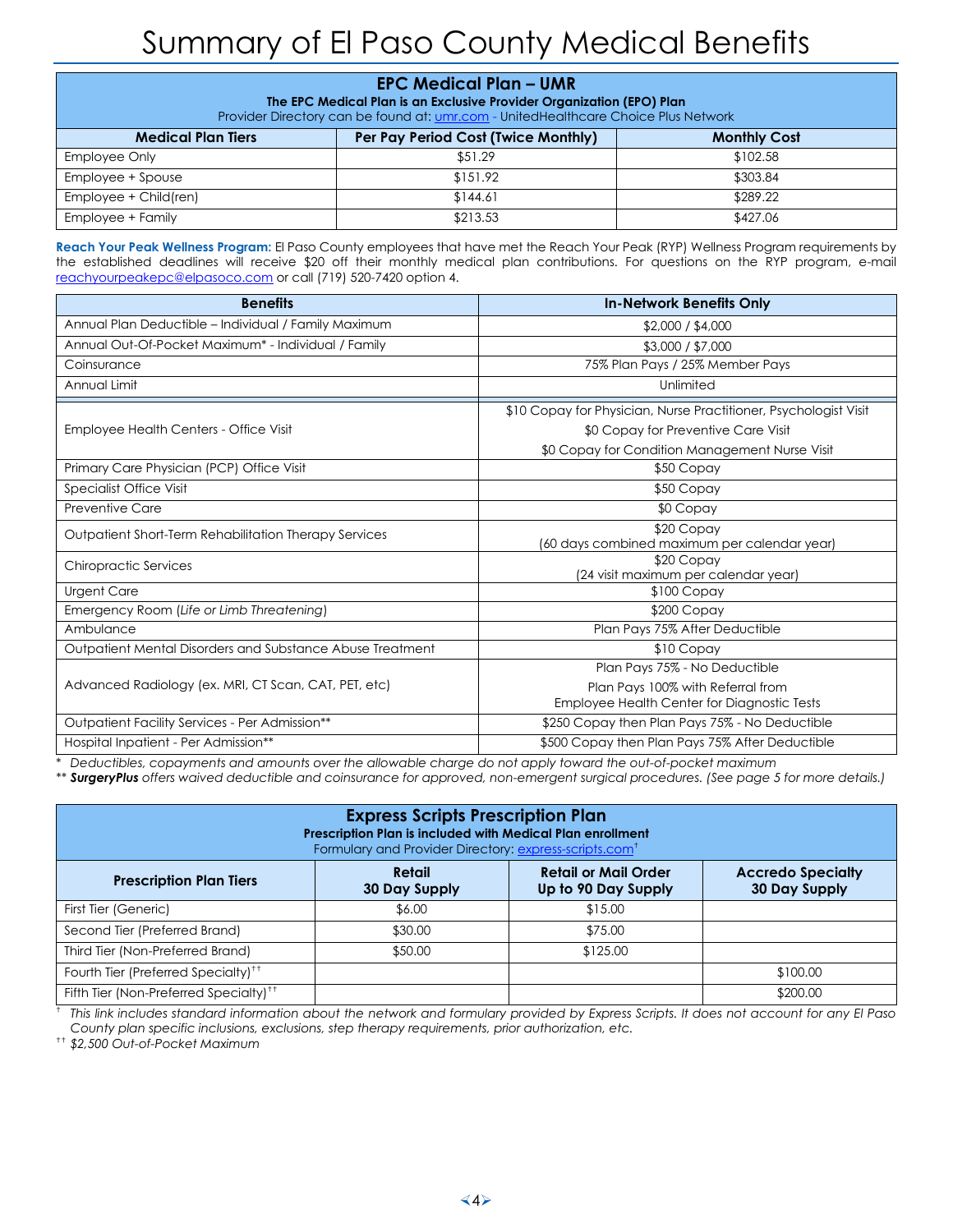#### <span id="page-4-0"></span>**EPC Medical Plan Benefit**

**El Paso County Employee Health Centers are available to all enrolled El Paso County Medical Plan participants.** The El Paso County Employee Health Centers offer quality, convenient and affordable medical care, along with a full range of preventive health and wellness services.

**Employee Health Center Locations, Hours and Contact Information: Regional Development Center (RDC) Health Center**  2880 International Circle, Lower Level, Suite N010 Phone: **(719) 520-7080**

#### **Citizens Service Center (CSC) Health Center** 1675 West Garden of the Gods Road, Suite 1053 Phone: **(719) 520-7600**

Health Center Hours: **Monday through Friday, 8:00 a.m. to 5:00 p.m.** Premise Health Patient Portal: **[mypremisehealth.com](https://mypremisehealth.com/)** 24/7 Telehealth: **(877) 272-0813**

**\$10 Copay per Visit/Virtual Visit with Physician, Nurse Practitioner or Clinical Psychologist – No Copay for Nurse or Lab Visit**

#### **Services include:**

- Comprehensive Individual/Family Primary Care
- Urgent and Acute Care (e.g., flu, fever, viral infections, nausea, cuts, sprains/strains, headaches, rashes, etc.)
- Preventive Health (e.g., annual physicals)
- Mental/Behavioral Health
- Disease Management and Health Coaching
- Stress Management Counseling
- Smoking Cessation Counseling
- Wellness Education/Support
- Referrals to Specialists
- Vaccinations, Injections and Laboratory Services
- *Services available to members ages 6 months through adult*

**24/7 National Virtual Visits (also known as "telehealth"):** While we encourage you to contact and utilize the El Paso County Employee Health Centers and onsite medical providers during regular business hours, El Paso County Medical Plan participants have 24/7 after-hours access to visit with a Board-Certified provider using a telephone, tablet or computer. Premise National Virtual Health visits can be performed by phone or video and are available anywhere in the United States. No appointment is needed. National Virtual Visits will be accessed by the My Premise Health app (available on Apple Store and Google Play), at [mypremisehealth.com.](http://mypremisehealth.com/) Telehealth visits are ideal for after-hours nonemergency medical issues and conditions such as cold, cough, flu, earache, sinus infection, sore throat, fever, headache, backache, allergies and nausea. In addition to Virtual Primary/Acute Care services, you can also schedule convenient Virtual Behavioral Health visits via the My Premise Health app, at [mypremisehealth.com](http://mypremisehealth.com/) or by scheduling a Virtual Behavioral Health appointment with a Premise Member Engagement Specialist at (877) 272-0813.

### SurgeryPlus

#### <span id="page-4-1"></span>**EPC Medical Plan Benefit**

**SurgeryPlus offers higher quality, a great experience and waived deductible and coinsurance for non-emergent surgical procedures.** To use this benefit, you must start by contacting SurgeryPlus.

#### **The benefits of using SurgeryPlus include:**

- **High-Quality**: SurgeryPlus has already located and rigorously screened the area's top-quality surgeons. Before being allowed into the network, surgeons are required to meet various qualifications including board certification, fellowship training, minimum volume thresholds, background checks and more.
- **A Better Experience**: A dedicated Care Advocate will manage the entire procedure process for you, including locating a surgeon, scheduling appointments, transferring medical records and arranging all logistics. You will work with the same Care Advocate through the entire process, so they will know all the details of your case and ensure your top satisfaction.
- **Lower Costs**: Because of lower contracted rates, El Paso County will waive your deductible and coinsurance when you use SurgeryPlus. You could save thousands on your procedure!

**Hundreds of procedures are covered.** Below is a list of the main categories; however, call SurgeryPlus to inquire about a specific procedure, and a Care Advocate will assist you with your needs and questions.

• Orthopedics

• Spine

- 
- Cardiac • General Surgery
- Ear, Nose, & Throat (ENT) • GYN
- Pain Management

**For more information: Online: [epcepo.surgeryplus.com](http://epcepo.surgeryplus.com/) | Phone: (833) 814-5702**

# SleepCharge Program

#### <span id="page-4-2"></span>**EPC Medical Plan Benefit**

**The El Paso County EPO Medical Plan has partnered with NoxHealth to bring you the SleepCharge Program for sleep apnea.** The SleepCharge program must be used for sleep apnea equipment and supplies.

#### **This benefit provides:**

- Medical experts who will help you assess your sleep health
- Personalized treatment plan, including all equipment and supplies
- Dedicated Care Managers, always available to support you
- The latest sleep health education and advice

Eligibility**:** All employees and their adult dependents **enrolled on the EPC EPO Medical Plan** are eligible. Cost**:** All costs for the program are covered by plan.

#### **Assess your sleep health now at [epcmed.fusionhealth.com/sleep](http://epcmed.fusionhealth.com/sleep)**

**For more information: Online: [sleepcharge.com/epcmed](http://sleepcharge.com/epcmed) | Phone: (877) 615-7257 | E-mail[: sleep@noxhealth.com](mailto:sleep@noxhealth.com)**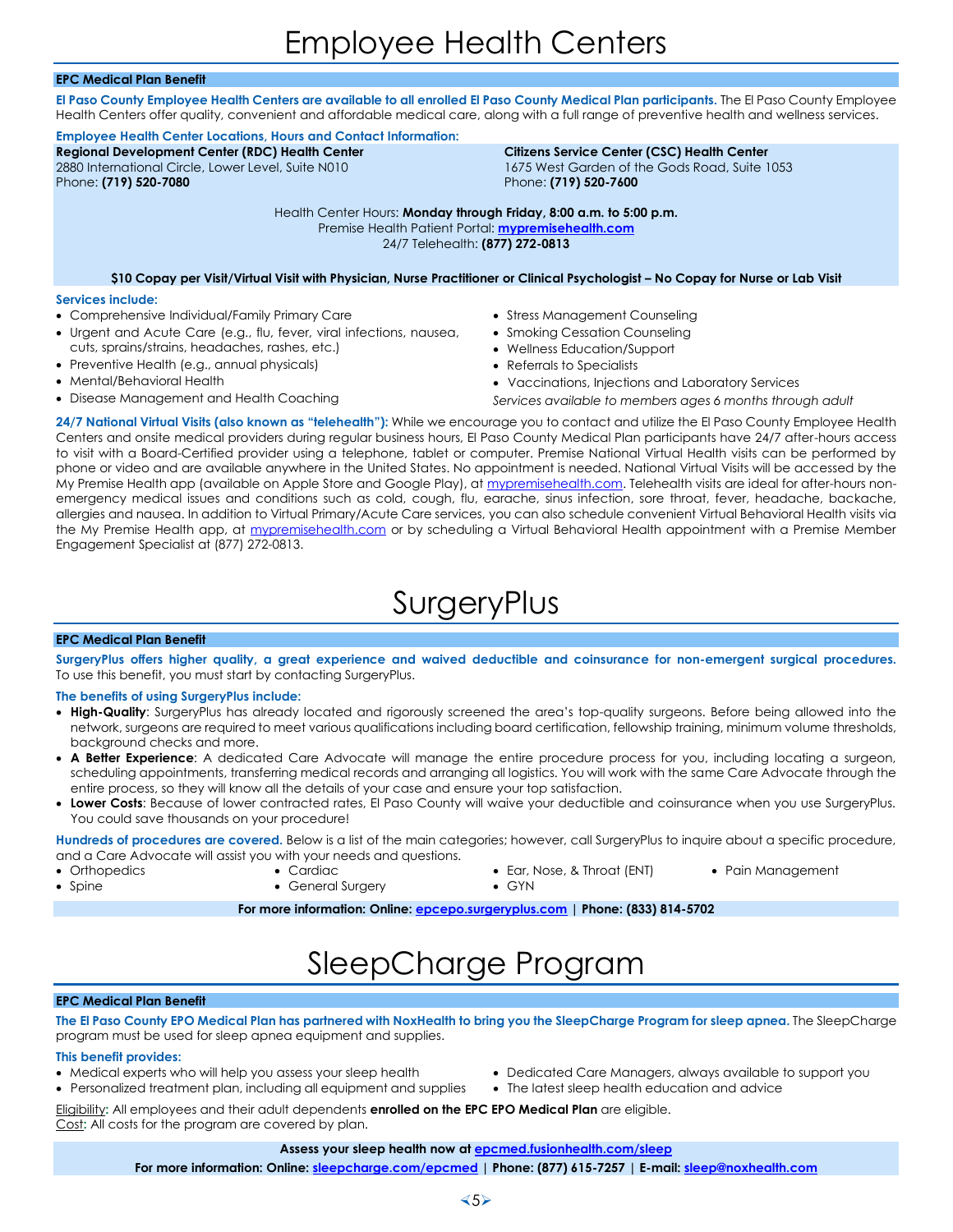# Summary of El Paso County Dental Benefits

- <span id="page-5-0"></span>• El Paso County employees have two (2) dental options to choose from through Delta Dental
- To search for a Delta Dental in-network provider please visi[t deltadentalco.com](http://www.deltadentalco.com/)

| <b>Delta Dental LOW OPTION PPO Plan</b>                |                                                                              |                                                                           |                    |                         |                                    |                     |  |
|--------------------------------------------------------|------------------------------------------------------------------------------|---------------------------------------------------------------------------|--------------------|-------------------------|------------------------------------|---------------------|--|
| <b>Low Option Plan Tiers</b>                           | Per Pay Period Cost (Twice Monthly)                                          |                                                                           |                    |                         |                                    | <b>Monthly Cost</b> |  |
| <b>Employee Only</b>                                   |                                                                              | \$7.49                                                                    |                    | \$14.98                 |                                    |                     |  |
| Employee + Spouse                                      |                                                                              | \$12.58                                                                   |                    | \$25.16                 |                                    |                     |  |
| Employee + Child(ren)                                  |                                                                              | \$19.46                                                                   |                    | \$38.92                 |                                    |                     |  |
| Employee + Family                                      |                                                                              | \$28.45                                                                   |                    | \$56.90                 |                                    |                     |  |
| Maximum Benefit<br>Calendar Year Maximum               |                                                                              | \$1,000 per person, per calendar year                                     |                    |                         |                                    |                     |  |
| Calendar Year Deductible<br>Applies to Basic and Major | Individual Deductible - \$50 per person<br>Family Deductible - \$150 maximum |                                                                           |                    |                         |                                    |                     |  |
| <b>Benefits</b>                                        |                                                                              |                                                                           | <b>PPO Dentist</b> | <b>Premier Dentist*</b> | <b>Out-of-Network</b><br>Dentist** |                     |  |
| Diagnostic and Preventive<br>Services                  |                                                                              | Oral Exams and Cleanings, Sealants,<br>Fluoride (for children) and X-rays | 100%               | 80%                     | 80%                                |                     |  |
| <b>Basic Services</b>                                  |                                                                              | Fillings, Simple Extraction, Oral Surgery                                 | 80%                | 60%                     | 60%                                |                     |  |
| <b>Major Services</b>                                  |                                                                              | Endodontics/Periodontics, Crowns,<br>30%<br>50%<br>Dentures, Bridges      |                    |                         | 30%                                |                     |  |
| Orthodontic Services                                   |                                                                              |                                                                           | Not Covered        |                         |                                    |                     |  |

This is a Maximum Allowable Charge (MAC) PPO plan. The MAC plan is a feature of Delta Dental that will help you save on out-of-pocket costs. While you may visit any licensed dentist you will receive the greatest savings when you choose a PPO dentist.

*\* Premier Dentist – The member will be responsible for the difference between the PPO dentist's Allowable Fee and the fee from the Premier Maximum Plan Allowance (MPA)*

\*\* Out-of-Network Dentist -The member will be responsible for the difference between the PPO dentist's Allowable Fee and the full fee charged by the dentist

| Delta Dental HIGH OPTION PPO Plus Premier Plan                       |                                                                                                                                                                                     |                                                                           |      |                               |                                         |
|----------------------------------------------------------------------|-------------------------------------------------------------------------------------------------------------------------------------------------------------------------------------|---------------------------------------------------------------------------|------|-------------------------------|-----------------------------------------|
| <b>High Option Plan Tiers</b><br>Per Pay Period Cost (Twice Monthly) |                                                                                                                                                                                     |                                                                           |      | <b>Monthly Cost</b>           |                                         |
| Employee Only                                                        |                                                                                                                                                                                     | \$19.45                                                                   |      | \$38.90                       |                                         |
| Employee + Spouse                                                    |                                                                                                                                                                                     | \$32.68                                                                   |      | \$65.36                       |                                         |
| Employee + Child(ren)                                                |                                                                                                                                                                                     | \$50.57                                                                   |      | \$101.14                      |                                         |
| Employee + Family                                                    |                                                                                                                                                                                     | \$73.91                                                                   |      | \$147.82                      |                                         |
| Maximum Benefit<br>Calendar Year Maximum                             |                                                                                                                                                                                     | \$1,500 per person, per calendar year                                     |      |                               |                                         |
| Calendar Year Deductible<br>Applies to Basic and Major               | Individual Deductible - \$25 per person PPO Network / \$50 per person Premier/Out-of-Network<br>Family Deductible - \$75 PPO Network maximum / \$150 Premier/Out-of-Network maximum |                                                                           |      |                               |                                         |
| <b>Benefits</b>                                                      |                                                                                                                                                                                     |                                                                           |      | Premier Dentist <sup>++</sup> | <b>Out-of-Network</b><br>$D$ entist $+$ |
| Diagnostic and Preventive<br>Services                                |                                                                                                                                                                                     | Oral Exams and Cleanings, Sealants,<br>Fluoride (for children) and X-rays | 100% | 100%                          | 100%                                    |
| <b>Basic Services</b>                                                |                                                                                                                                                                                     | Fillings, Simple Extraction, Oral<br>Surgery, Endodontics/Periodontics    | 90%  | 70%                           | 70%                                     |
| <b>Major Services</b>                                                |                                                                                                                                                                                     | Crowns, Dentures, Bridges                                                 | 60%  | 30%                           | 30%                                     |
| Orthodontic Services                                                 |                                                                                                                                                                                     | Covered regardless of age<br>\$1,500 lifetime maximum                     | 50%  | 50%                           | 50%                                     |

This is a Delta Dental PPO Plus Premier plan. You and your family members may visit any licensed dentist, but will enjoy the greatest out-ofpocket savings if you see a Delta Dental PPO dentist.

† *PPO Dentist – Payment is based on the PPO dentist's Allowable Fee, or the actual fee charged, whichever is less*

†† *Premier Dentist – Payment is based on the Premier Maximum Plan Allowance (MPA), or the fee actually charged, whichever is less*

†††*Out-of-Network Dentist – Payment is based on the Out-of-Network Maximum Plan Allowance (MPA); members are responsible for the difference between the out-of-network MPA and the full fee charged by the dentist*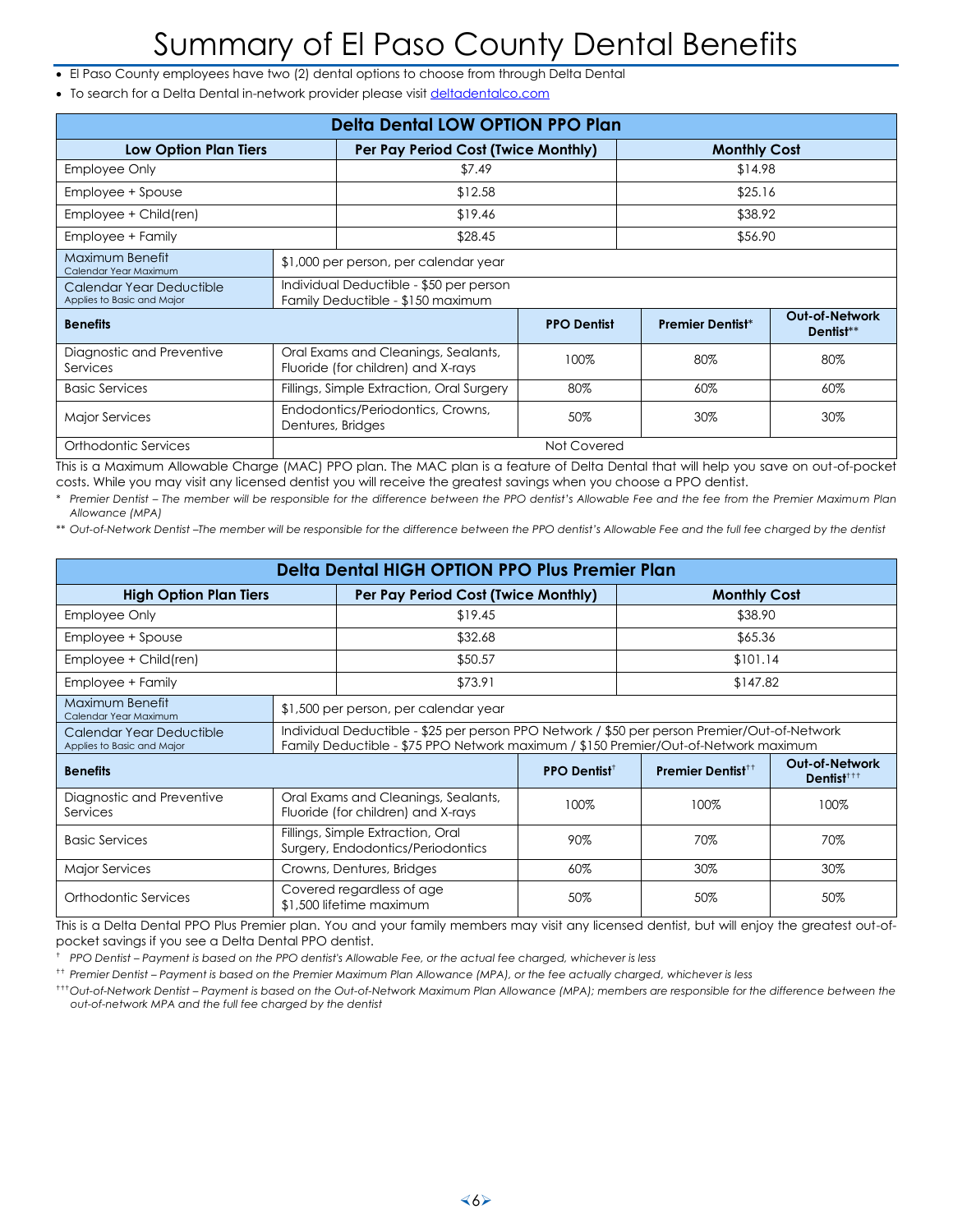# Summary of El Paso County Vision Benefits

<span id="page-6-0"></span>

| <b>EyeMed "Access" Vision Plan</b><br>Find a provider at eyemed.com                                                                                         |                      |                                                                                                                 |                                                                                                                      |         |                                                                                  |  |
|-------------------------------------------------------------------------------------------------------------------------------------------------------------|----------------------|-----------------------------------------------------------------------------------------------------------------|----------------------------------------------------------------------------------------------------------------------|---------|----------------------------------------------------------------------------------|--|
| <b>Vision Plan Tiers</b><br>Per Pay Period Cost (Twice Monthly)<br><b>Monthly Cost</b>                                                                      |                      |                                                                                                                 |                                                                                                                      |         |                                                                                  |  |
| <b>Employee Only</b>                                                                                                                                        |                      |                                                                                                                 | \$3.80                                                                                                               |         | \$7.60                                                                           |  |
| Employee + Spouse                                                                                                                                           |                      |                                                                                                                 | \$7.22                                                                                                               | \$14.44 |                                                                                  |  |
| Employee + Child(ren)                                                                                                                                       |                      |                                                                                                                 | \$7.60                                                                                                               | \$15.20 |                                                                                  |  |
| Employee + Family                                                                                                                                           |                      |                                                                                                                 | \$11.17                                                                                                              | \$22.34 |                                                                                  |  |
| <b>Benefits</b>                                                                                                                                             | Frequency            | <b>In-Network</b>                                                                                               |                                                                                                                      |         | <b>Out-of-Network</b><br>(Reimbursement)                                         |  |
| Exam                                                                                                                                                        | Once Every 12 Months |                                                                                                                 | \$10 Copay                                                                                                           |         | Up to \$35                                                                       |  |
| <b>Standard Plastic Lenses</b><br>Single Vision<br>Bifocal<br><b>Trifocal</b><br>Lenticular<br><b>Standard Progressive Lens</b><br>Premium Progressive Lens | Once Every 12 Months |                                                                                                                 | \$25 Copay<br>\$25 Copay<br>\$25 Copay<br>\$25 Copay<br>\$25 Copay<br>\$25 Copay, 80% of Charge less \$120 Allowance |         | Up to \$40<br>Up to \$60<br>Up to \$80<br>Up to \$80<br>Up to \$60<br>Up to \$60 |  |
| <b>Contact Lenses</b><br>Conventional<br>Disposable<br><b>Medically Necessary</b>                                                                           | Once Every 12 Months | \$0 Copay, \$150 Allowance, 15% off balance over \$150<br>\$0 Copay, \$150 Allowance<br>\$0 Copay, Paid in Full |                                                                                                                      |         | Up to \$105<br>Up to \$105<br>Up to \$200                                        |  |
| Frames                                                                                                                                                      | Once Every 24 Months |                                                                                                                 | \$0 Copay, \$150 Allowance, 20% off balance over \$150<br>Up to $$45$                                                |         |                                                                                  |  |

# Flexible Spending Accounts (FSA)

<span id="page-6-1"></span>A Flexible Spending Account (FSA) is authorized by the IRS and available through your employer. There are two (2) types of FSAs available: a Health Care account and a Dependent Care account. Both accounts allow you to set aside money for eligible expenses on a pre-tax basis. El Paso County's FSAs are administered by **Employee Benefits Corporation (EBC)**.

The **Health Care FSA** is used for out-of-pocket medical, dental and vision expenses that are not covered by another health plan and that are incurred by you, your spouse or your child(ren) who has not attained age 27 as of the end of the calendar year.

The **Dependent Care FSA** is used for day care expenses incurred for the care of a child under age 13 or for the care of a dependent who is physically or mentally incapable of taking care of themselves.

#### **Things you need to know about FSAs for 2022:**

- The maximum that you can contribute to the **Health Care FSA is \$2,750**.
- The maximum that you can contribute to the **Dependent Care FSA is \$5,000** (\$2,500 if married, filing separate income tax returns).
- **Contributions for FSA will be deducted from all remaining bi-weekly pay periods in the plan year (twice monthly).**
- You may set up direct deposit of reimbursements to the bank account of your choice at [ebcflex.com.](http://www.ebcflex.com/)
- You have a 3-month runout period after the plan year to file 2022 claims for reimbursement until March 31, 2023. (If terminated, there is a 3-month runout period after the termination date in which claims incurred through the last day of work may be submitted.)
- You are allowed to rollover a minimum of \$50 up to \$550 of unused Health Care FSA dollars into the following plan year. Money left in your account at the end of the plan year under \$50 or in excess of \$550 is forfeited.
- There is no rollover for the Dependent Day Care FSA. Unused amounts at the end of the plan year will be forfeited.
- You do not need to be on the El Paso County Medical Plan to participate.

To view a listing of eligible Health Care or Dependent Care expenses, visit the EBC website at [ebcflex.com.](http://www.ebcflex.com/)

### Disability Insurance

<span id="page-6-2"></span>Full-time employees are enrolled in and eligible for Short Term Disability and Long Term Disability insurance per plan eligibility requirements. Short Term Disability insurance is paid by the employee through payroll contributions of \$6.50 per pay period (twice monthly). Long Term Disability insurance is paid in full by El Paso County. These disability insurance plans provide a financial benefit that pays a percentage of an employee's salary for a specified amount of time if they are ill or injured and cannot perform the duties of their job. Please see the Employee Benefits Guidebook or the Summary Plan Descriptions found on the Employee Portal for more information on these benefits.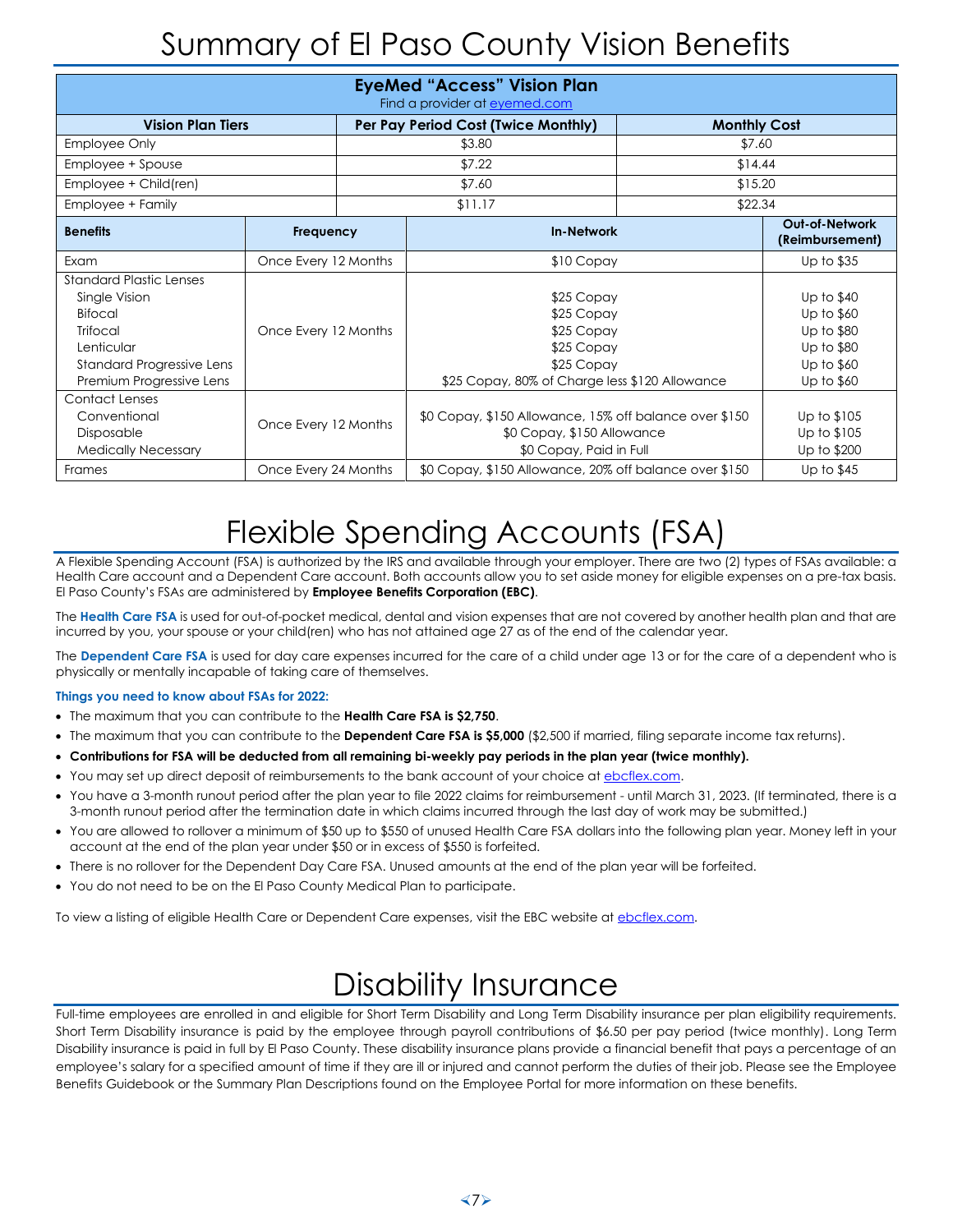# Supplemental Benefits

<span id="page-7-0"></span>**Accident Insurance** is designed to help employees meet the out-of-pocket expenses and extra bills that can follow an accidental injury, whether minor or catastrophic. Indemnity lump sum benefits are paid directly to the employee based on the amount of coverage listed in the schedule of benefits.

**Critical Illness Insurance** is designed to help employees offset the financial effects of a catastrophic illness with a lump sum benefit if an insured is diagnosed with a covered critical illness. The Critical Illness benefit is based on the amount of coverage in effect on the date of diagnosis of a critical illness or the date treatment is received according to the terms and provisions of the policy. You may choose \$10,000 or \$20,000 of coverage for yourself and \$5,000 or \$10,000 of coverage for your spouse (employee must be covered). This plan includes a Wellness Benefit: every year, each family member who has Critical Illness coverage can receive \$50 for getting a health screening test.

**Hospital Indemnity Insurance** is designed to help provide financial protection for covered individuals by paying a benefit due to a hospitalization and in some cases, for treatment received for an accident or sickness, even if that treatment occurs outside the hospital. Employees can use the benefit to meet the out-of-pocket expenses and extra bills that can occur. Indemnity lump sum benefits are paid directly to the employee based on the amount of coverage listed, regardless of the actual cost of treatment.

| <b>Accident Insurance</b> |                          |  |  |  |
|---------------------------|--------------------------|--|--|--|
| Tiers                     | <b>Semi-Monthly Rate</b> |  |  |  |
| <b>Employee Only</b>      | \$5.16                   |  |  |  |
| Employee + Spouse         | \$8.04                   |  |  |  |
| Employee + Child(ren)     | \$9.36                   |  |  |  |
| Employee + Family         | \$12.24                  |  |  |  |

| <b>Hospital Indemnity Insurance</b> |                          |  |  |  |
|-------------------------------------|--------------------------|--|--|--|
| Tiers                               | <b>Semi-Monthly Rate</b> |  |  |  |
| <b>Employee Only</b>                | \$10.48                  |  |  |  |
| Employee + Spouse                   | \$19.98                  |  |  |  |
| Employee + Child(ren)               | \$14.26                  |  |  |  |
| Employee + Family                   | \$23.77                  |  |  |  |

| <b>Critical Illness Insurance</b>                                                                 |                               |  |  |  |
|---------------------------------------------------------------------------------------------------|-------------------------------|--|--|--|
| <b>Age Bands</b>                                                                                  | Semi-Monthly Rate per \$1,000 |  |  |  |
| < 25                                                                                              | 0.37<br>\$                    |  |  |  |
| $25 - 29$                                                                                         | \$<br>0.43                    |  |  |  |
| 30-34                                                                                             | \$<br>0.63                    |  |  |  |
| 35-39                                                                                             | \$<br>0.88                    |  |  |  |
| $40 - 44$                                                                                         | \$<br>1.26                    |  |  |  |
| 45-49                                                                                             | \$<br>1.77                    |  |  |  |
| 50-54                                                                                             | \$<br>2.40                    |  |  |  |
| 55-59                                                                                             | \$<br>3.24                    |  |  |  |
| 60-64                                                                                             | \$<br>4.35                    |  |  |  |
| 65-69                                                                                             | \$<br>5.55                    |  |  |  |
| $70+$                                                                                             | \$<br>6.78                    |  |  |  |
| Wellness Benefit Semi-Monthly Premium: \$0.83 (added to base premium)                             |                               |  |  |  |
| Dependent children are automatically covered at 50% of employee<br>coverage at no additional cost |                               |  |  |  |

<span id="page-7-1"></span>*Unum Supplemental Benefits schedules of benefits can be found a[t umr.workterra.net.](https://umr.workterra.net/)*

# Life Insurance

**Basic Life and AD&D:** El Paso County provides Basic Life Insurance for all full-time employees valued at \$40,000 in Life and Accidental Death and Dismemberment (AD&D) coverage and \$2,000 in Life coverage for their dependents.

**Voluntary Life and AD&D:** Employees interested in electing additional life insurance can do so by enrolling in the Voluntary Life/AD&D Insurance coverage up to the Guarantee Issue levels of the plan without medical underwriting. This means you can elect coverage up to \$200,000 for employees and up to \$30,000 for spouses and are auaranteed this coverage if enrolled within 31 days of becoming eligible. If you choose to elect coverage above the Guarantee Issue levels you will be required to complete Evidence of Insurability (EOI). EOI can be found a[t unuminfo.com/elpasocounty](http://unuminfo.com/elpasocounty) under Voluntary Group Term Life Insurance in the Enrollment section.

**Evidence of Insurability (EOI)**: Website: [securehealth.unum.com/eoiaccess](http://securehealth.unum.com/eoiaccess) | Access Code: 3JW6WUS

**Beneficiary Designation:** Please enter your life insurance beneficiary designations in the Employee Benefits Portal. Updates may be submitted anytime.

| <b>Voluntary Life and AD&amp;D</b>                                              |                                                    |                                                       |  |  |
|---------------------------------------------------------------------------------|----------------------------------------------------|-------------------------------------------------------|--|--|
| <b>Age Bands</b>                                                                | Non-Tobacco<br>Life Semi-Monthly Rate per \$10,000 | <b>Tobacco</b><br>Life Semi-Monthly Rate per \$10,000 |  |  |
| $<$ 25                                                                          | 0.22<br>\$                                         | 0.31<br>\$                                            |  |  |
| $25 - 29$                                                                       | 0.22                                               | \$<br>0.31                                            |  |  |
| $30 - 34$                                                                       | 0.27                                               | \$<br>0.40                                            |  |  |
| 35-39                                                                           | \$.<br>0.31                                        | \$<br>0.53                                            |  |  |
| $40 - 44$                                                                       | 0.57                                               | 1.28<br>\$                                            |  |  |
| 45-49                                                                           | 0.93<br>\$                                         | \$<br>2.16                                            |  |  |
| $50 - 54$                                                                       | 1.59                                               | 3.39<br>\$                                            |  |  |
| 55-59                                                                           | \$<br>2.47                                         | \$<br>5.70                                            |  |  |
| $60 - 64$                                                                       | 3.87                                               | \$.<br>8.85                                           |  |  |
| 65-69                                                                           | 6.70                                               | 15.95<br>\$.                                          |  |  |
| 70-74                                                                           | 12.50<br>\$.                                       | \$28.50                                               |  |  |
| $75+$                                                                           | \$12.50                                            | \$28.50                                               |  |  |
| Child Life Semi-Monthly Rate: $$10,000 = $1,00$                                 |                                                    |                                                       |  |  |
| <b>AD&amp;D Semi-Monthly Rates:</b> Employee/Spouse/Child per $$10,000 = $0.10$ |                                                    |                                                       |  |  |

*Unum Life Insurance policies can be found a[t umr.workterra.net.](https://umr.workterra.net/)*